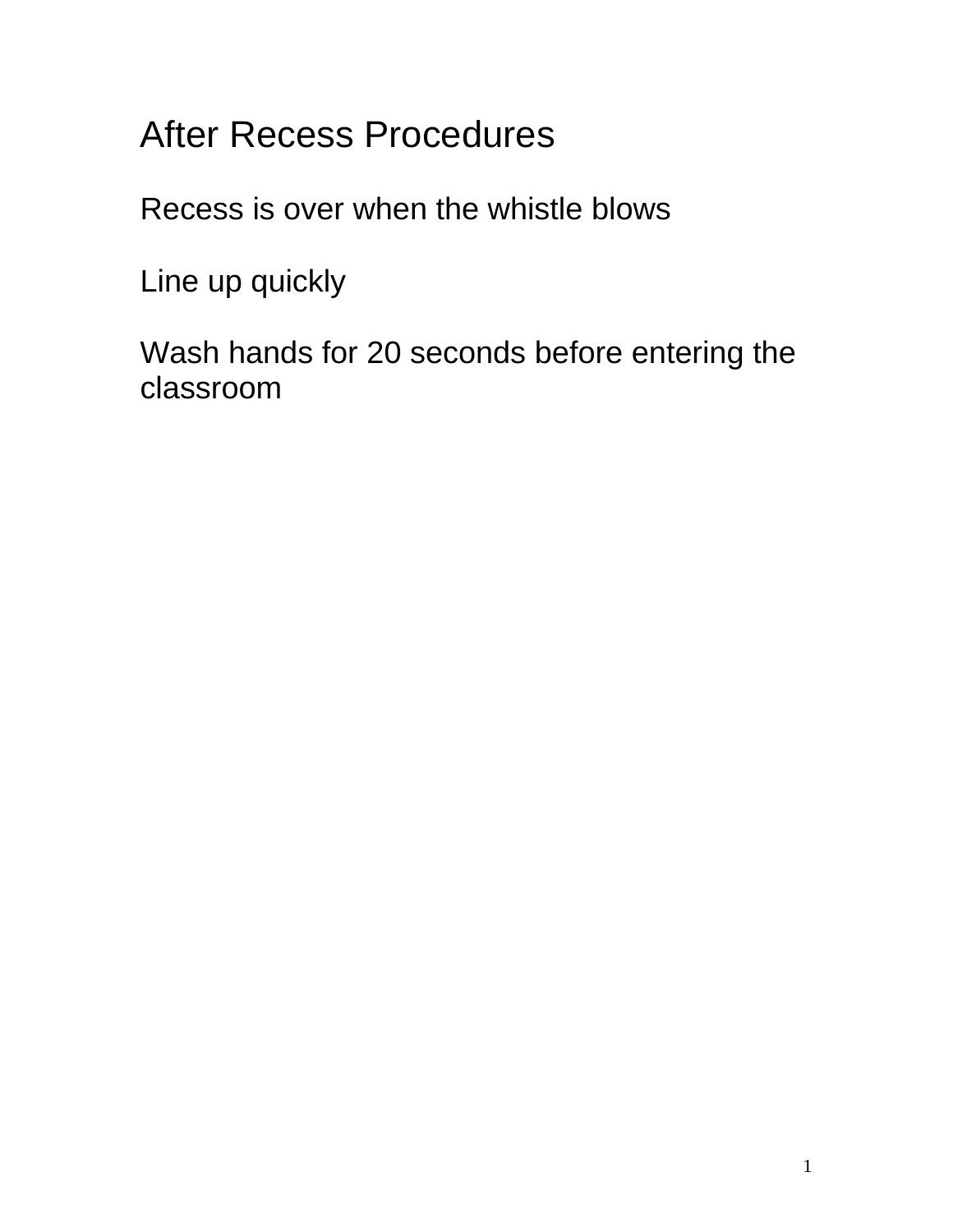# Bathroom Procedure During Class

You may use the bathroom anytime during the day provided Ms. Mandy is not giving direct instruction to you.

Wash hands for 20 seconds when done.

One person allowed out of the room at a time.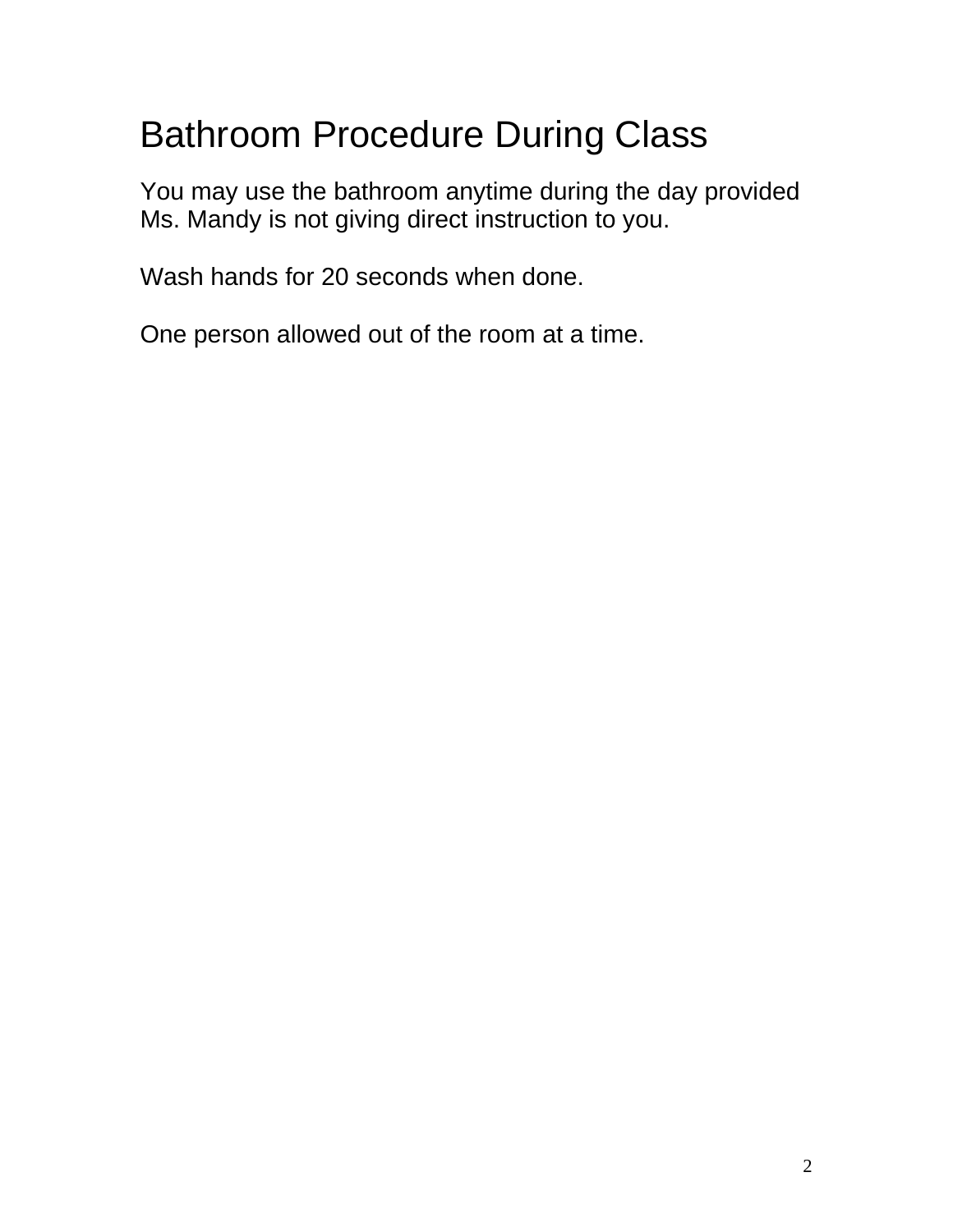Before Recess Procedures

Tidy workspace

Sit with hands folded neatly on desk

Quietly wait until dismissed

Wash your hands for 20 seconds before entering the gym or going outside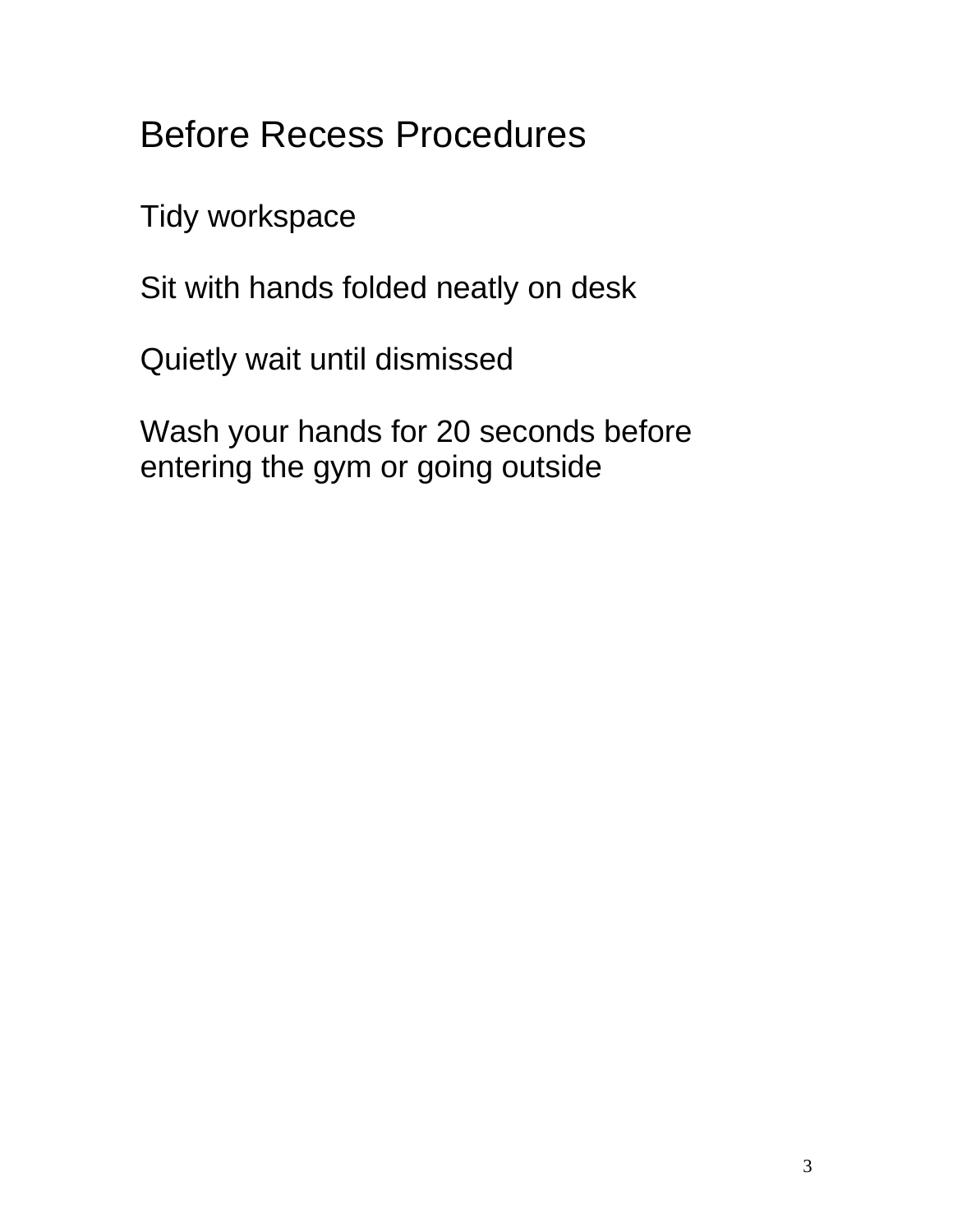Beginning of Day Procedures Wash your hands for 20 seconds Change into your indoor shoes Put coat, pack and lunch in locker Go to gym until 8:20 when whistle blows Greet teacher Put *Important Fold* in tray Make sure you have 2 sharp pencils Fill water bottle with fresh water Choose a book Turn in any homework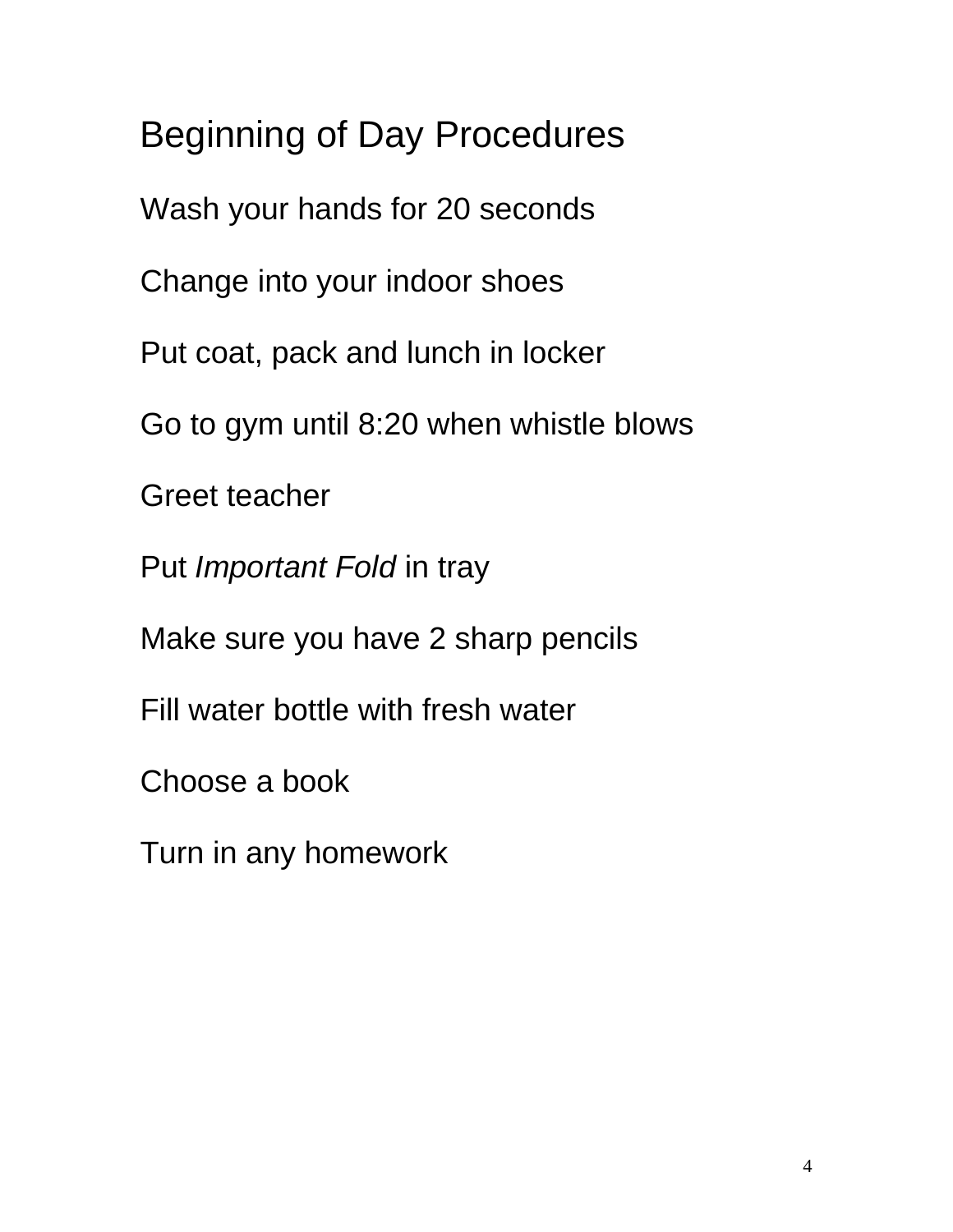### Choosing a Book Procedures

You should always have one book in your desk that you are currently reading.

Read the first few pages. If there are more than 5 to 10 words on a page that you don't know, it might be over your reading level.

Read the back of the book or browse through the pictures (picture books) to see if it's something you're interested in. If it looks good, take it.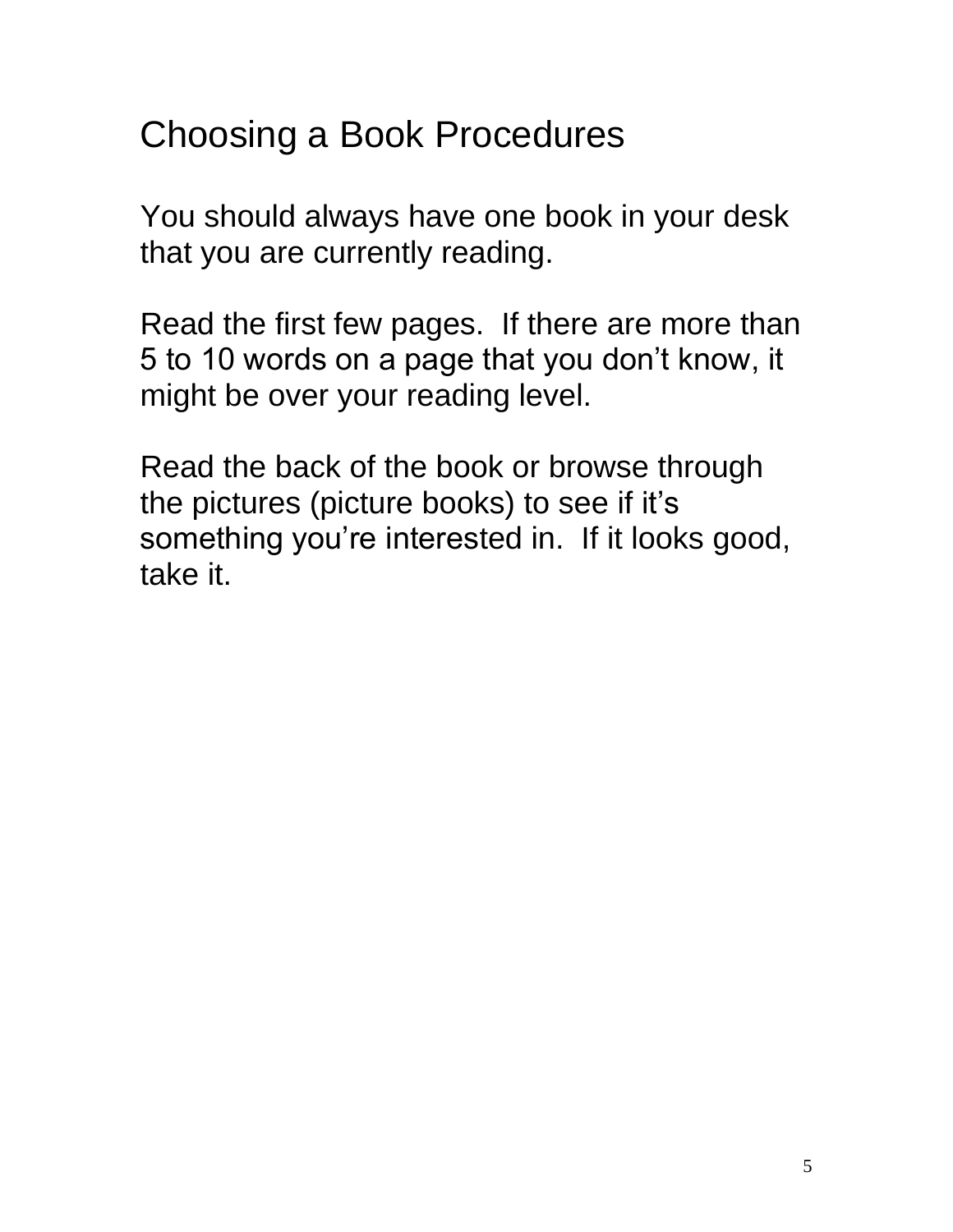DEAR Procedures

Choose a book (2 minutes)

Find a quiet place by yourself (10 minutes)

One minute to find a partner

Use a 2-finger voice while sharing

Put all your books away when you are done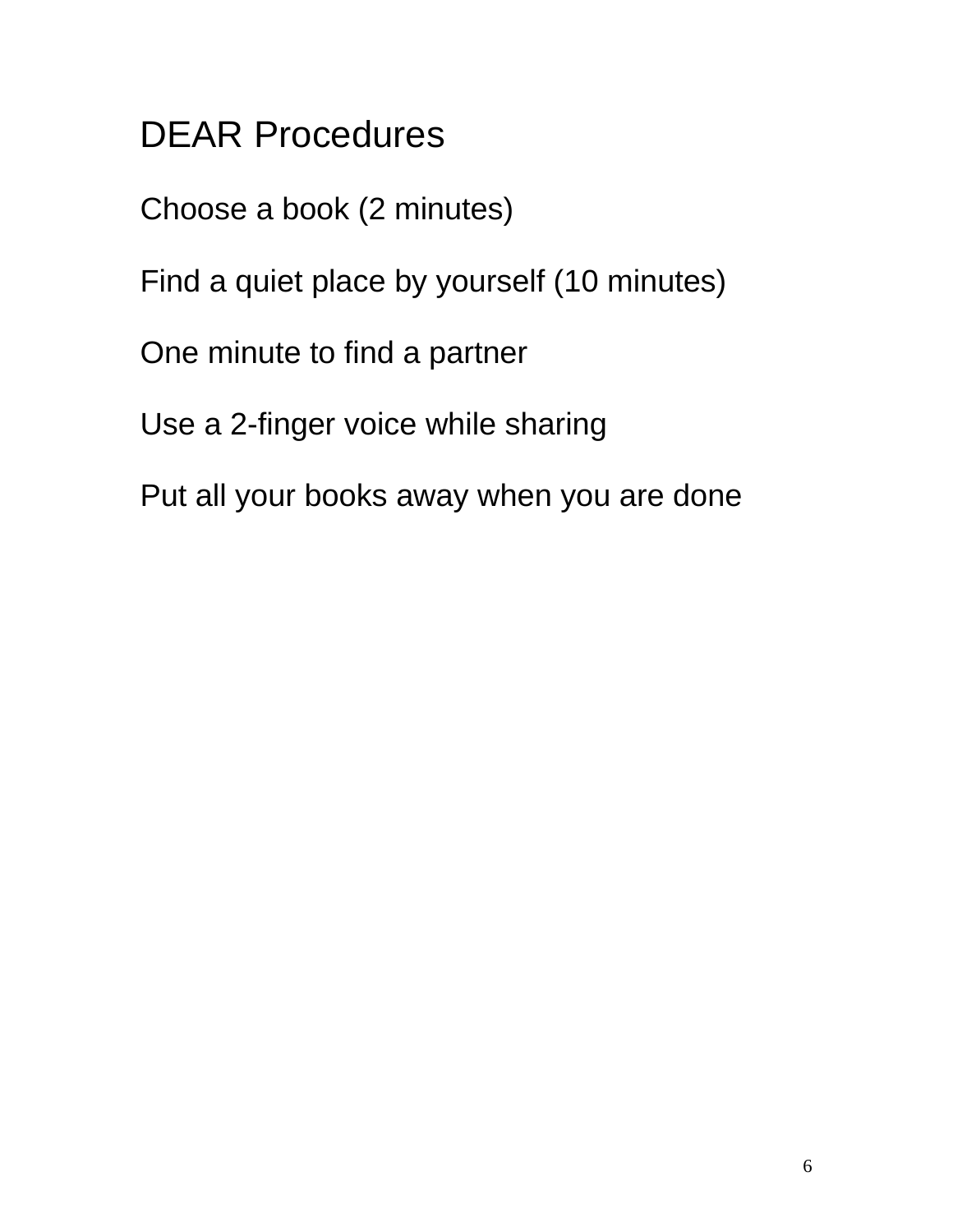End of Day Procedures

Tidy workspace

Collect homework

Do job

Sit at desk with hands folded neatly and wait for prayer

Collect things from locker

Change into outdoor shoes

Wait for ride on stairs or outside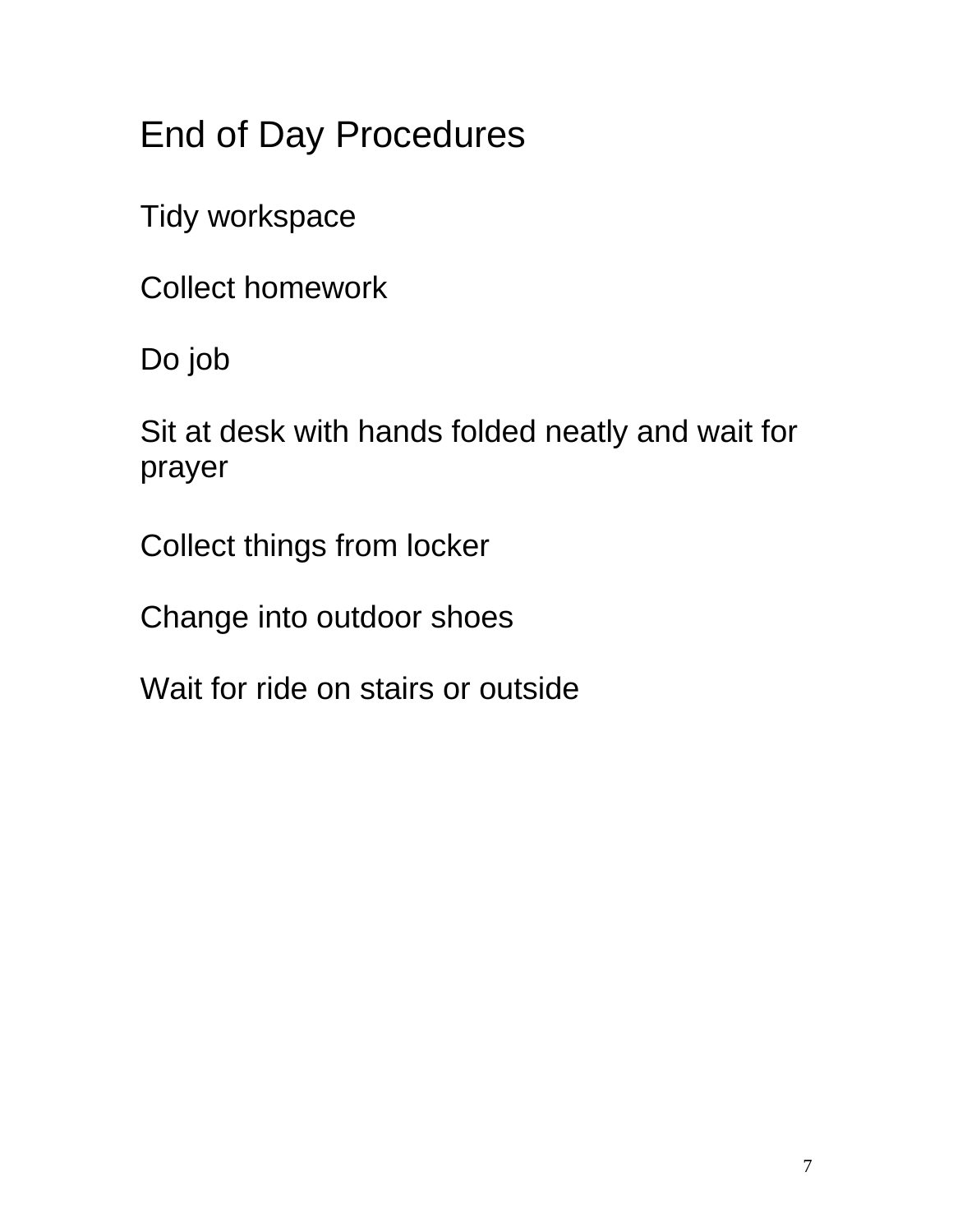Fire Drill Procedures

Stop everything

Walk silently to the fire exit door and line up

Wait for signal to leave

Silently walk to designated area

Say "Here" when your name is called

Walk back silently when direct too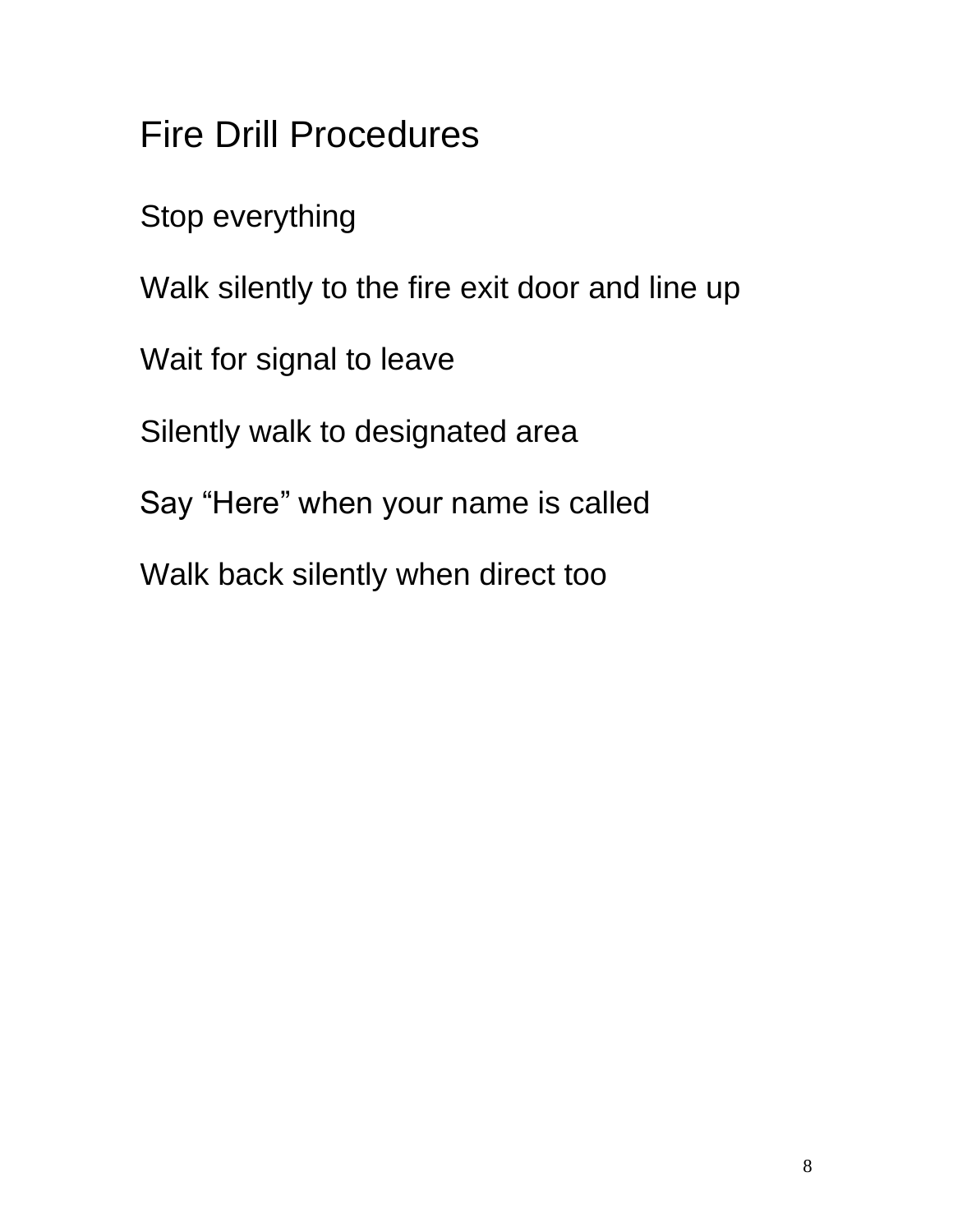Five Procedures

When teacher says, "Give me five." Stop everything

Raise your hand

Turn and face the teacher

When we give the teacher "five" we are giving our full attention, all five of our senses.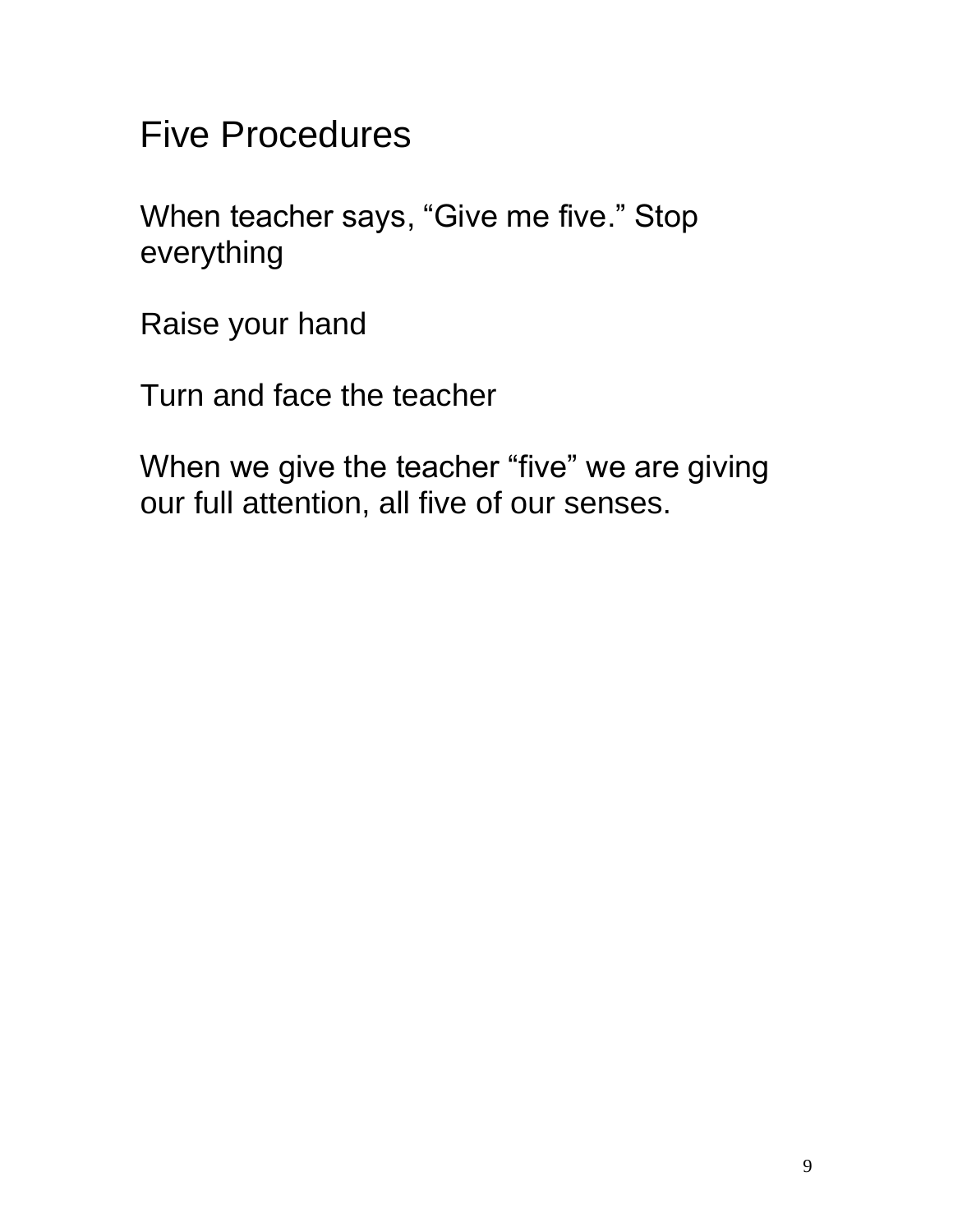Group Work Procedures

Come to group area with a pencil

Find a seat quietly

If you are working at your desk while another group is with the teacher do not interrupt. Quietly ask a neighbor. If no one can help you sit quietly and read till help comes.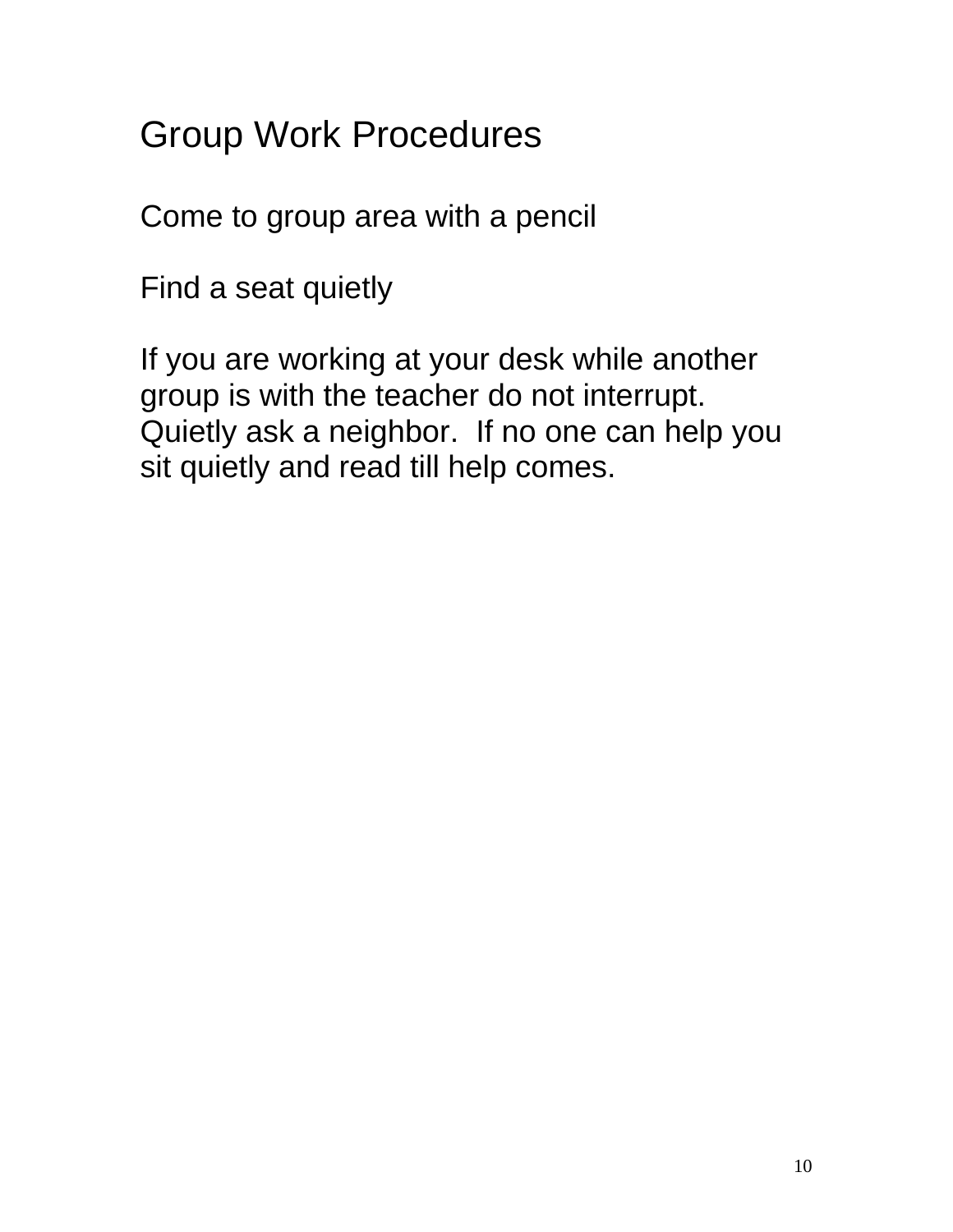### Intrapersonal Time Procedures

Tidy workspace

Make sure other class work is caught up

Read

**Write** 

Draw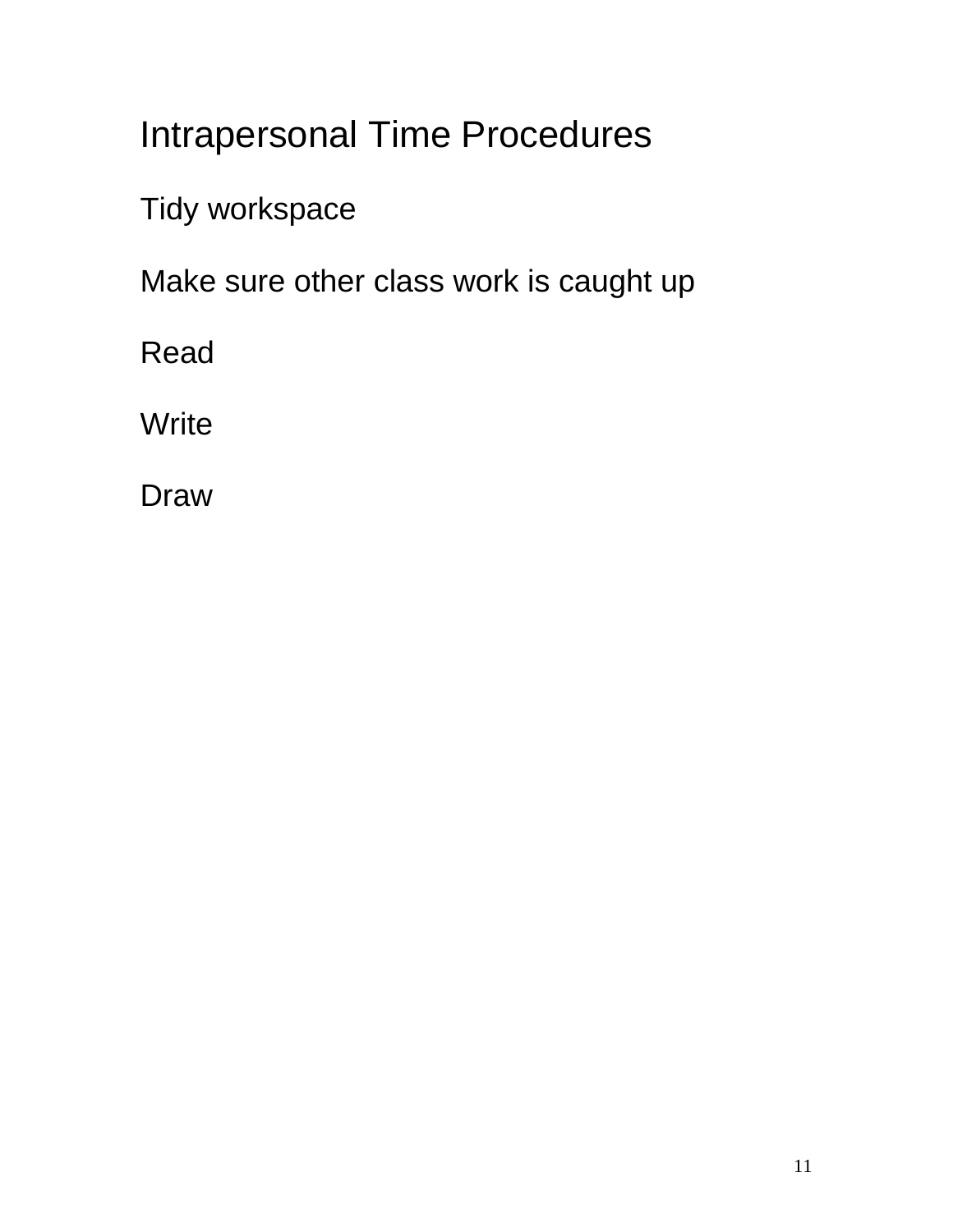Lunch Time Procedures

Tidy workspace

Wipe down desk

Sit at desk quietly

Prayer

Wash hands

Get lunch and eat

Stay seated till done

Talk to only those at your table/desk group

Throw trash in "*Lunch Garbage"* trash can

Wipe down desk when done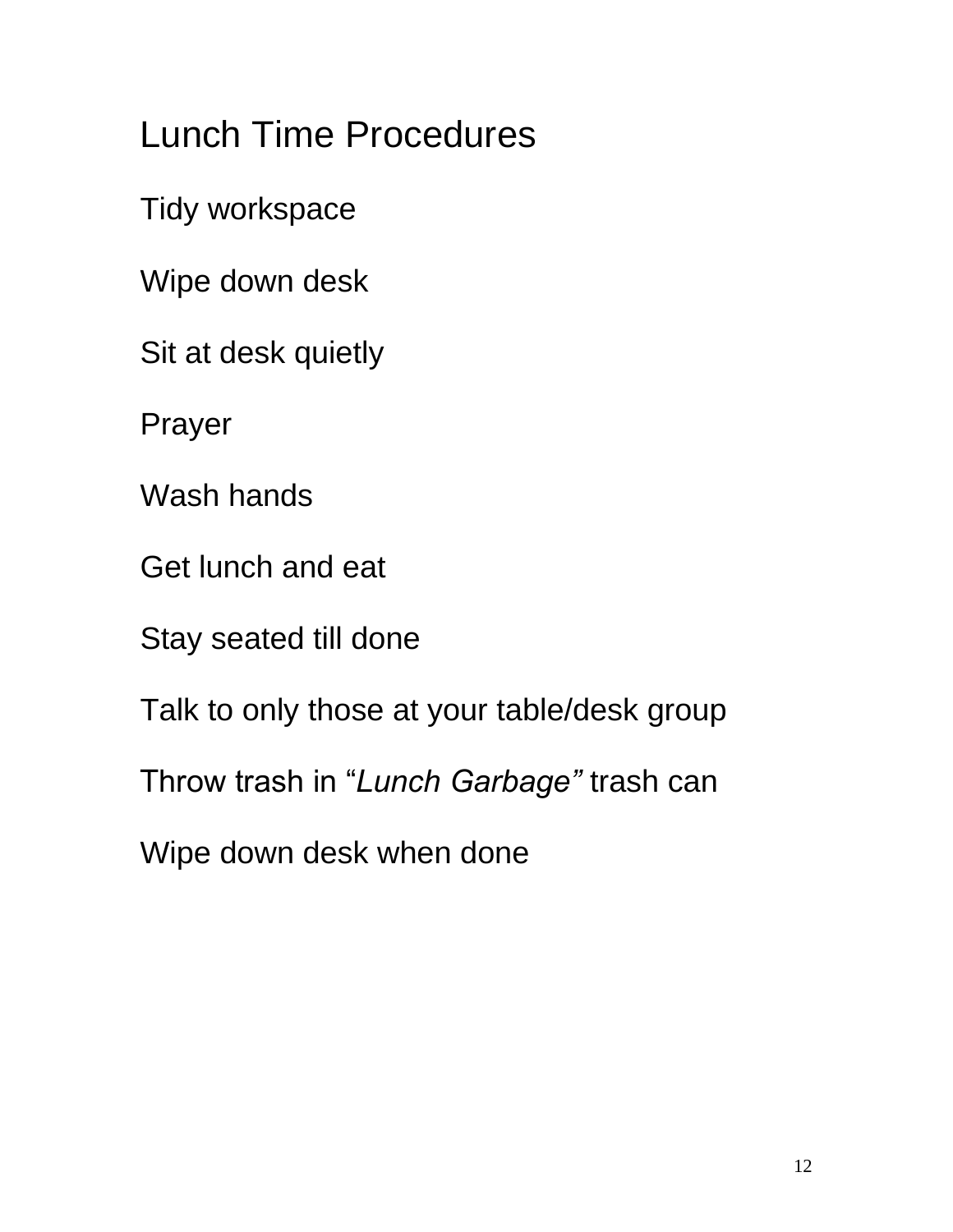Partner Procedures

Be an active listener

Remember a 2-finger voice

Share ideas

Work together on the activity

Clean up work area together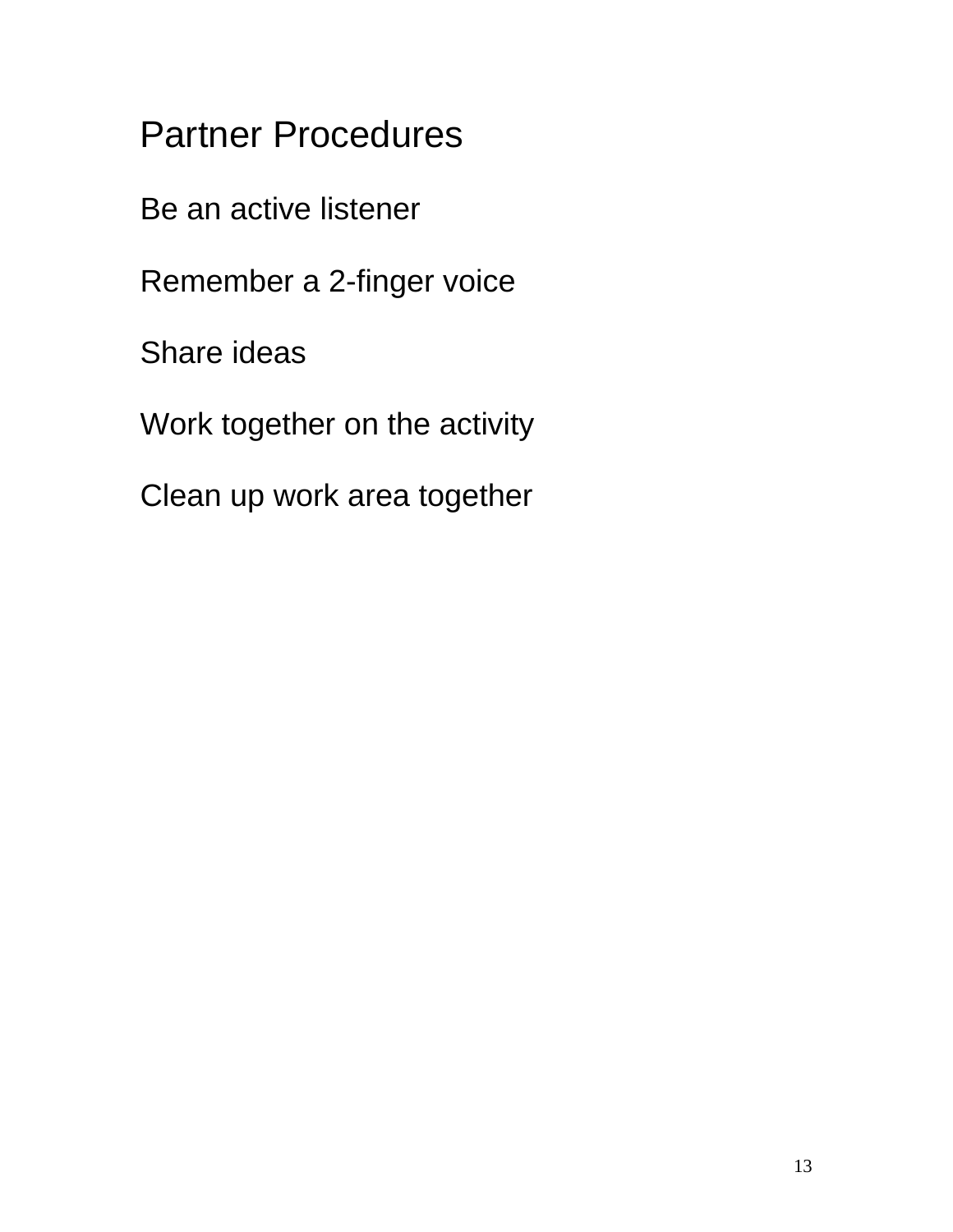Problem Solving Procedures

If you have a conflict with someone else and it needs immediate attention, please follow these guidelines:

Take time to cool down. Time yourself out. Pray.

Nicely ask the person you are conflicting with if the two of you could talk out your problem.

Use "I feel messages" to share your feelings.

If they share an "I message" repeat it back so they know they've been heard.

Apologize and ask forgiveness.

Pray together.

If you need help with this, please come and ask. It takes a lot of practice to be a good communicator.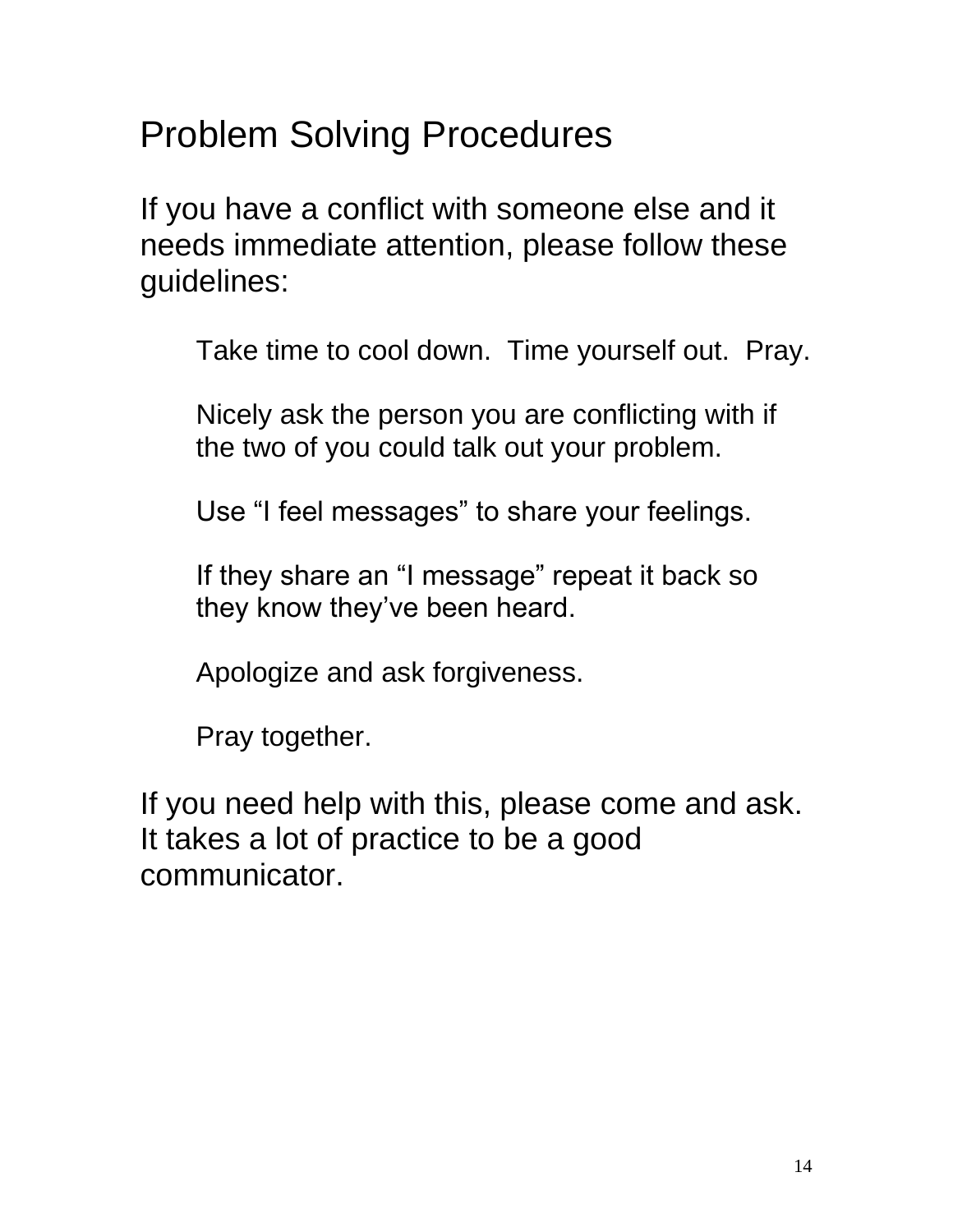## Story Procedures

Finish Handwriting if it is incomplete

Get all supplies before you sit down

Listen queitly

Color/Draw quietly

Stay in your seat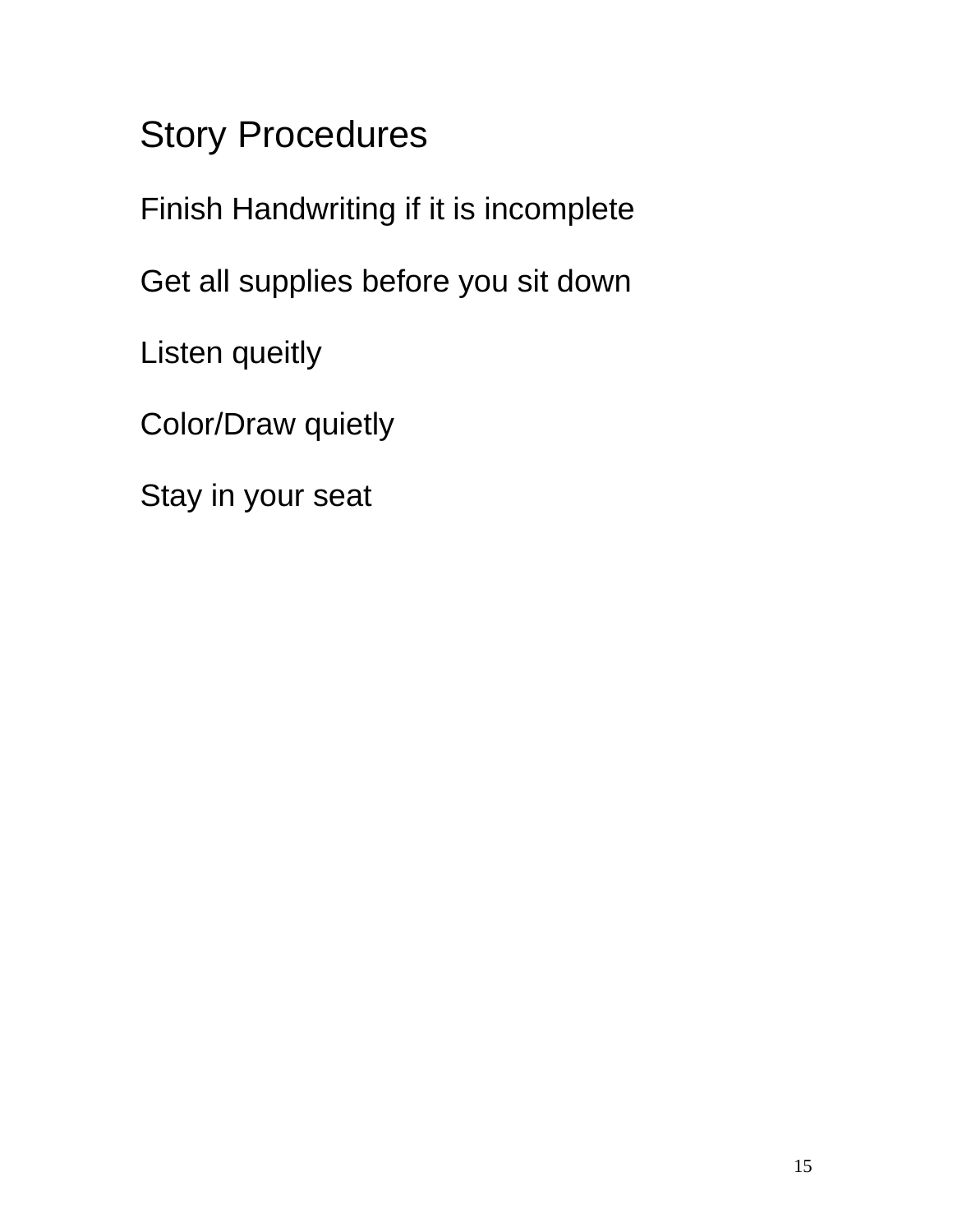# Job Descriptions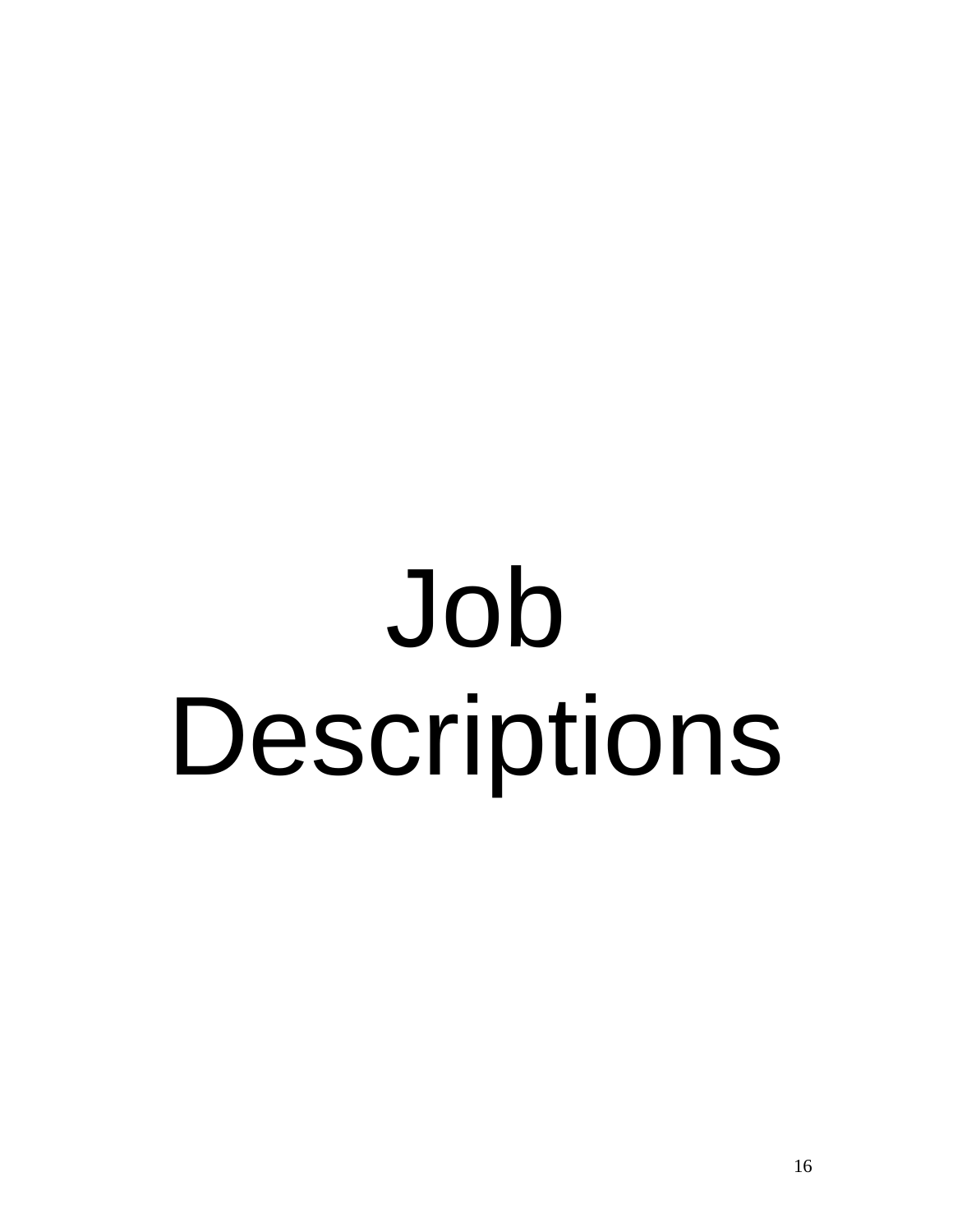### Attendance Monitor

Record daily attendance

Take attendance record to the office

Collect work for absent students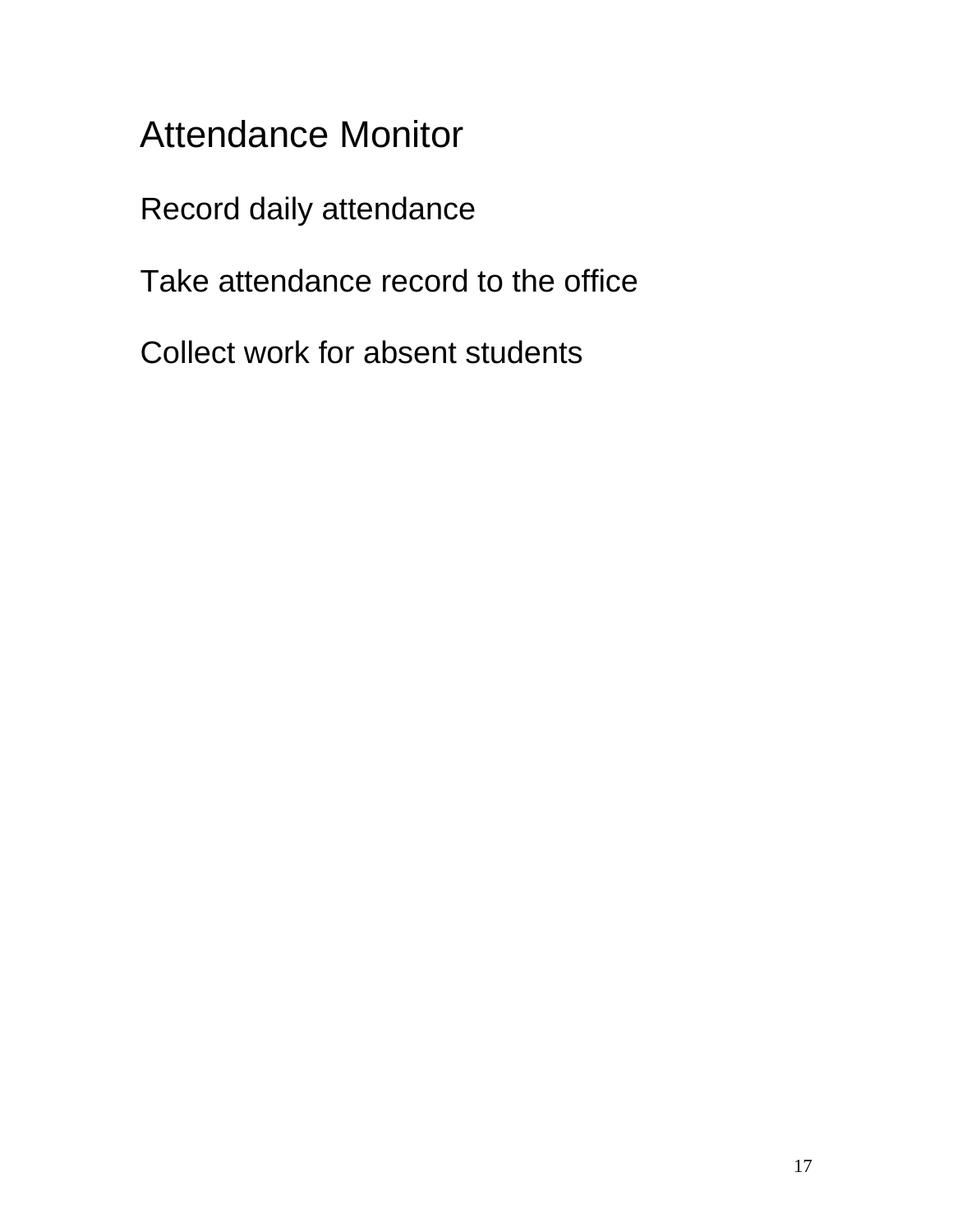# Clerk

Return work to students to be taken home

Hand out papers

Organize caddy shelf

Ensure all caddies are on the shelf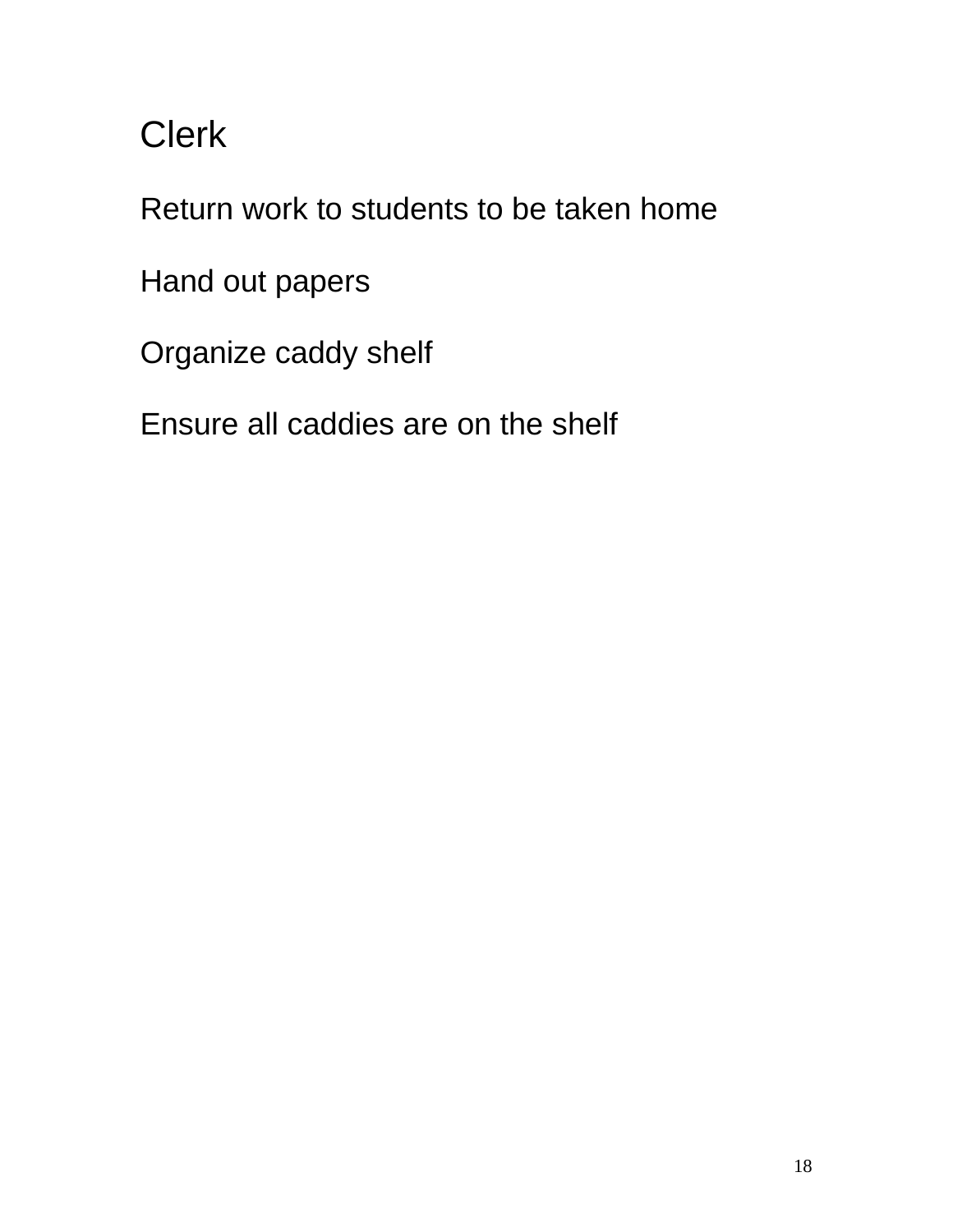#### **Custodian**

Counters are clean

Counters are neat

End of day wash all the desks

Dry dirty rags are placed in container

Teacher is informed when rags are down to 2 or 3 so she can wash them

Tidy pillows

Tidy chairs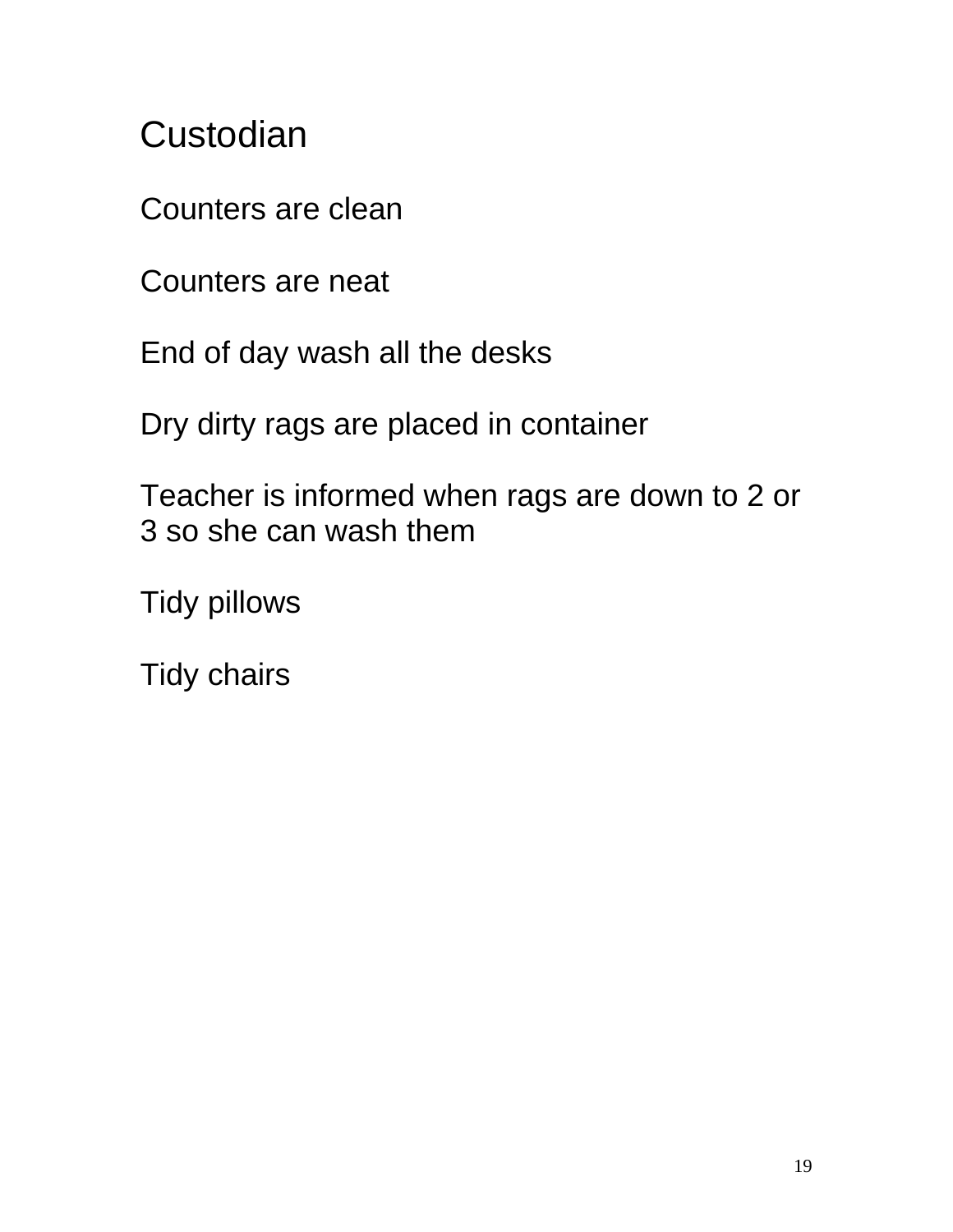Floor Procedures

Collect all trash from floor

**Rocks** 

Paper

Lunch garbage that has missed its mark

Pay special attention to area around garbage cans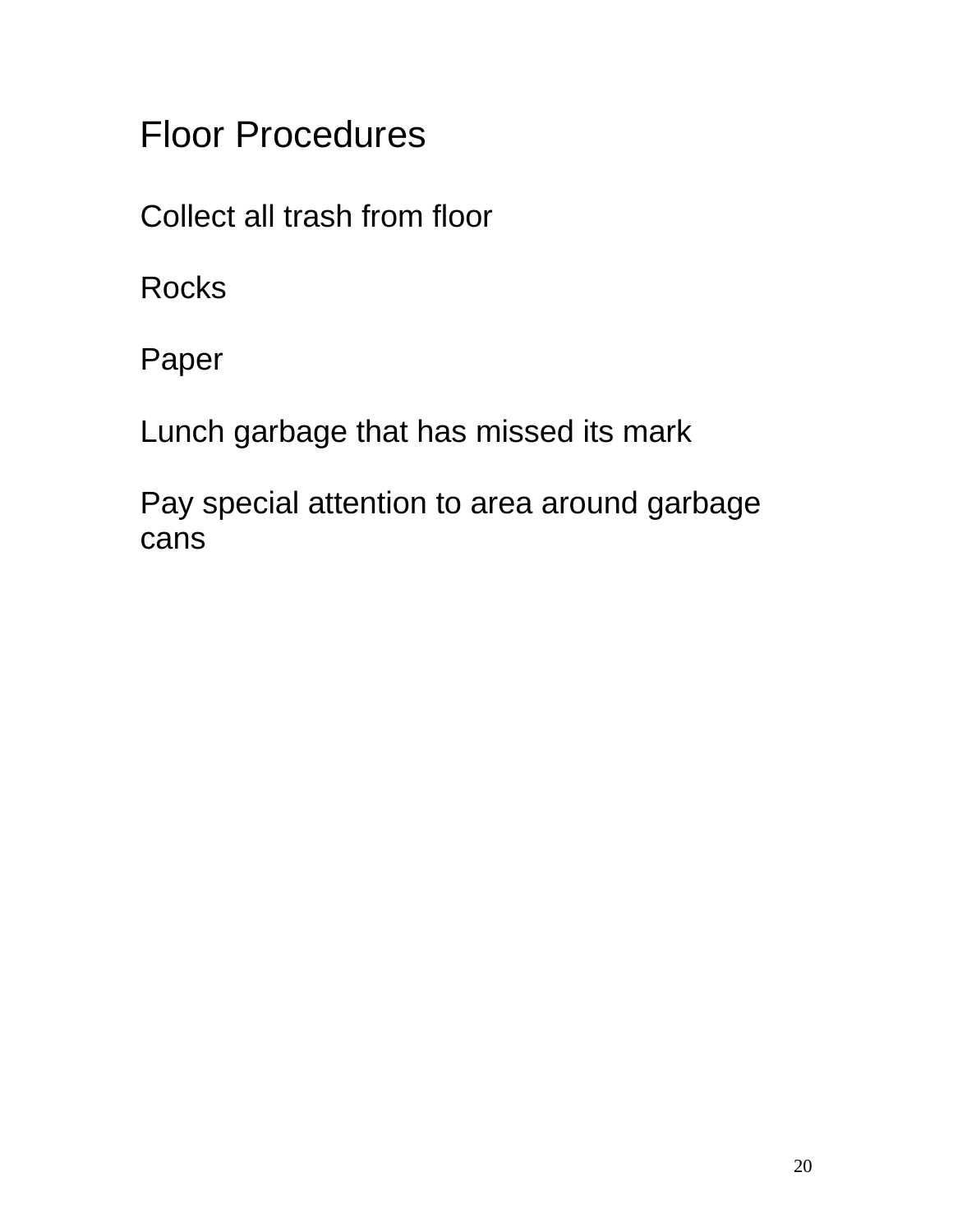Librarian

Tidy books

Make sure spines are facing out

Ensure that books are in designated areas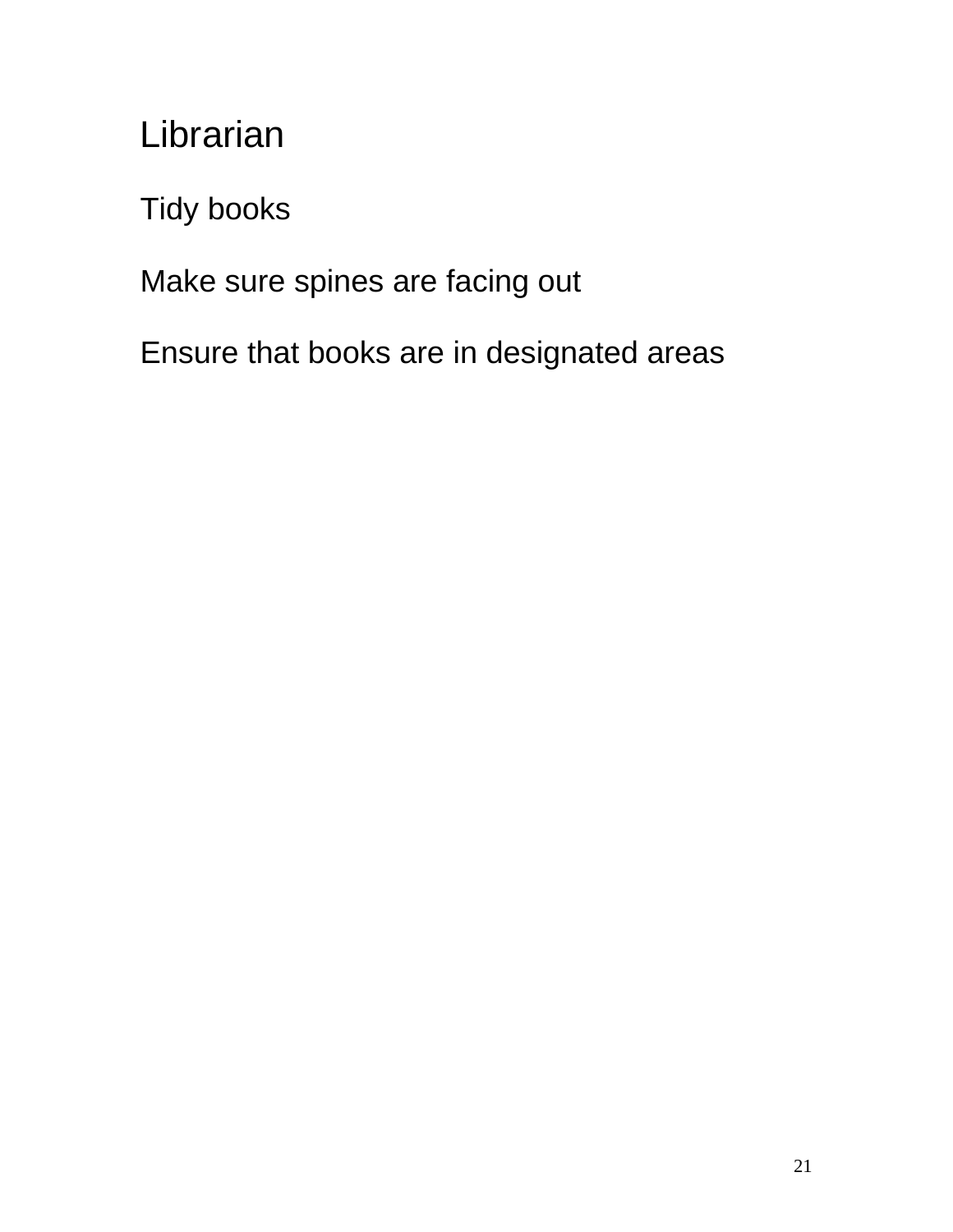Police Officer

Check for violations of class rules.

Hand out tickets to fine students who break rules.

Desk checker

Collect fines and give to the teacher.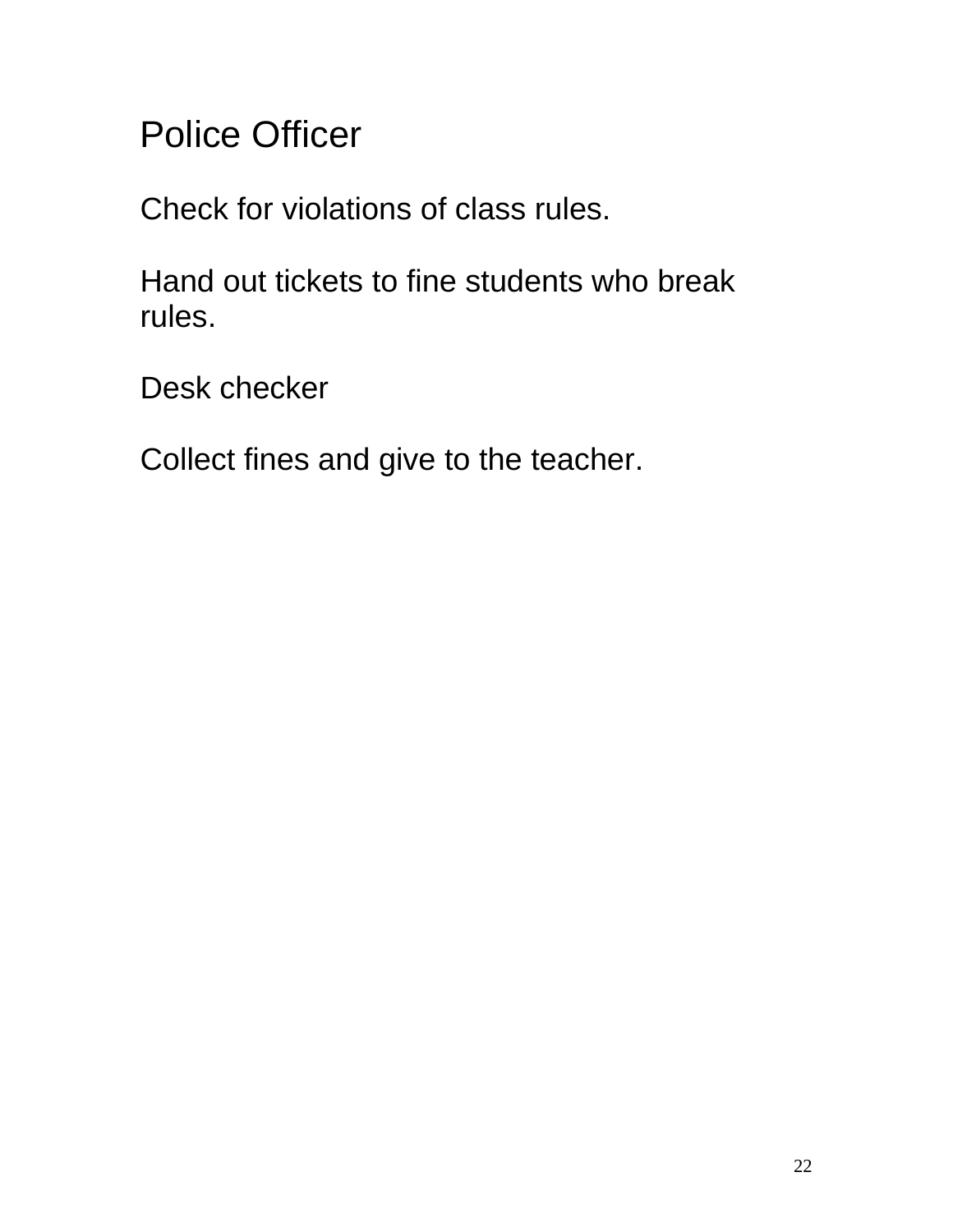Sanitation Officer

Collect garbage

Replace garbage bag

Take full bag of garbage to designated area

On the way to lunch time recess take lunch garbage out and replace bag

Take recycle to designated area

Sort recycling